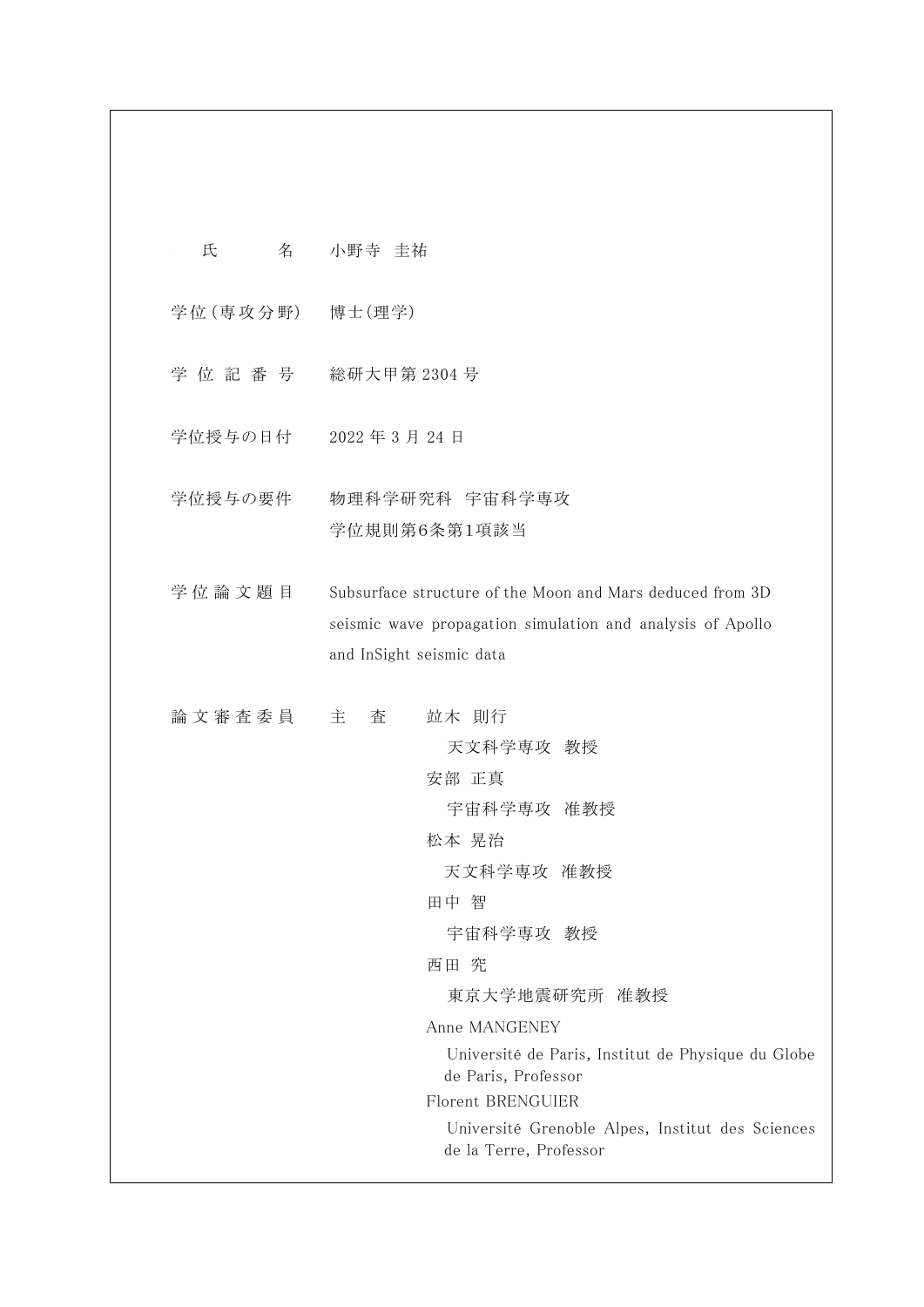Philippe LOGNONNE

Université de Paris, Institut de Physique du Globe de Paris, Professor

本学位論文研究は総合研究大学院大学と Université Paris Cité(フランス共和国)との デュアル・ディグリー・プログラムに関する協定に基づく国際共同指導により実施されたも のである。

## <sup>1</sup> コチュテル(デュアル・ディグリー)

海外の大学との協定に基づき本学に在籍する学生が、同時に相手大学に正規生として 在籍し、両大学の教員から共同で学位論文指導を受けるもの。論文完成後、両大学に よる共同の論文審査に合格した場合は、両大学から単一の学位が授与され、各大学か らそれぞれ両大学の共同論文指導によるものである旨を付記した学位記を交付する。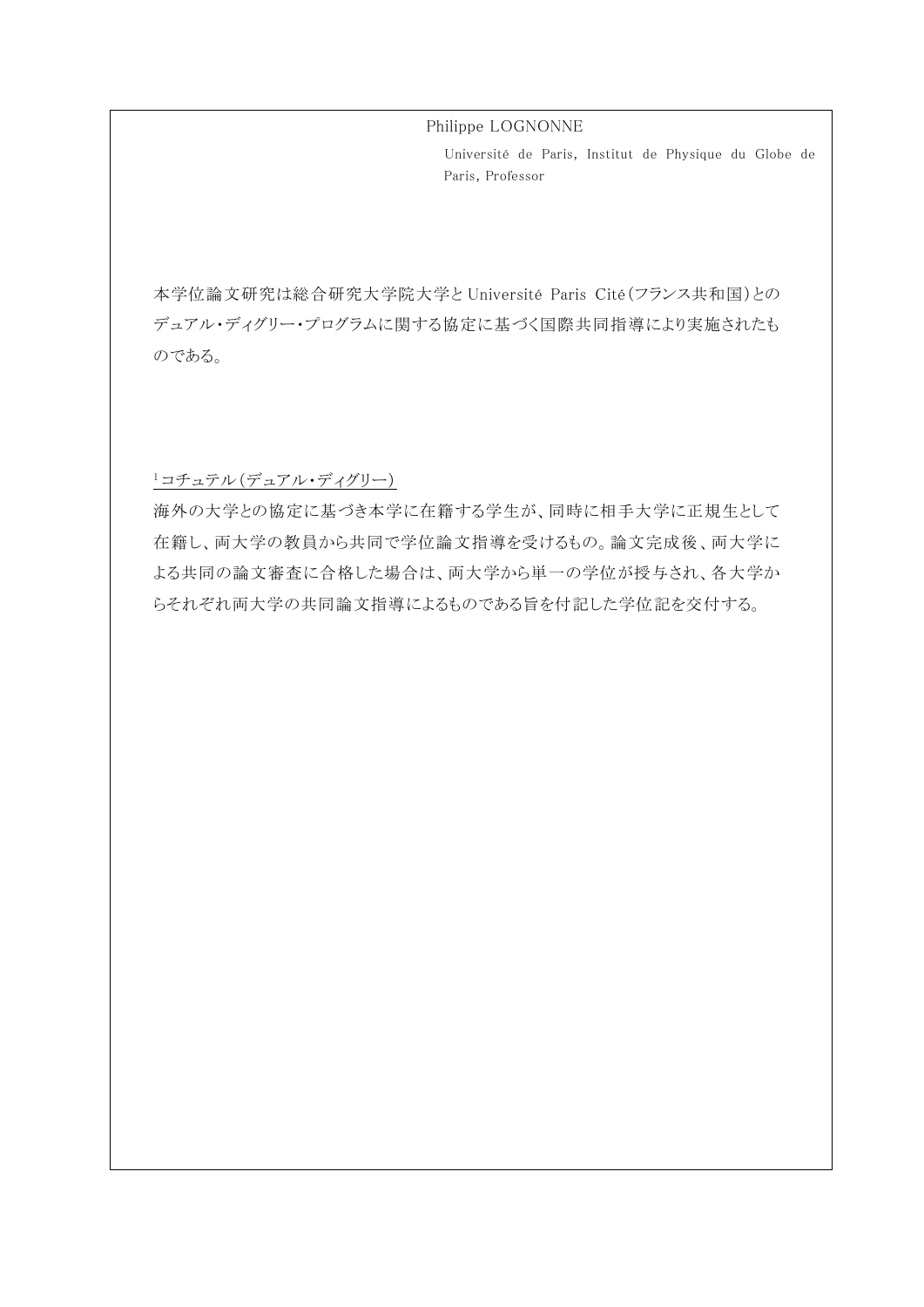# 博士論文の要旨

## 氏 名 小野寺 圭祐

論文題目 Subsurface structure of the Moon and Mars deduced from 3D seismic wave propagation simulation and analysis of Apollo and InSight seismic data

### 背景

惑星天体の内部構㐀は、その起源や進化を探る上で重要な情報源を与えることから、惑 星科学におけるトップサイエンスの一つとして位置付けられている。例えば、惑星の全球 的な化学組成および揮発性・難揮発性元素の割合は、形成初期の温度環境を制約する上で 重要であり、惑星の形成史を議論する際の境界条件を与える。一方、惑星表層環境は、形 成後の地質学的活動を大きく反映しており、その構㐀を理解することは惑星の進化史を議 論する上で必要不可欠である。このように様々なスケール感で内部構㐀を調査することは 大切であり、惑星形成史をより多角的に考察することを可能にする。

惑星の内部構㐀を探査する上で最も有効な手法の一つとして地震波観測が挙げられる。 地球では、1880年代後半に初めて遠地地震の科学的観測が行われ、それを皮切りに地 球の一次元地震波速度構造が推定されてきた。現在では、観測技術の向上・高密度かつグ ローバルな観測ネットワークにより、地球内部の詳細な三次元不均質構㐀が明らかになっ てきている。このように地震波観測の有用性が地球で十分に実証されていることから、他 の惑星天体の内部構造探査にも応用が為されてきた。例えば、1969年〜1970年代 後半にかけて実施された NASA のアポロ計画では、月の表側に地震観測ネットワークを構 築し、月の地震(月震)の観測に成功している。また、2018年から火星にて地震観測 を行っている NASA のインサイト計画では、火星探査史上初めて地震波の検出に成功し、 着実に火星内部構造の解明に貢献している。

## 研究目的

本研究では、特に月·火星の表層構造に焦点を当てる。先述の通り、各天体の表層構造 の違いは、過去の地質活動や衝突史を強く反映しており、その影響は地震波形の特徴に色 濃く現れる。実際に、月・火星・地球で観測された地震波の特徴は大きく異なっており、 その違いを理解することは、各天体の表層進化の違いを議論する上で大切であり、延いて は世の中に存在する多様な惑星天体の形成進化過程を解明するためのマイルストーンにな ることが期待される。本論文では、特に「月地殻の散乱構㐀」と「火星表層の弾性的特性」 について扱う。前者は、「なぜ地球と月では地震波形が大きく異なるのか?」という月震観 測以来の疑問への解を提示する類のトピックであり、本研究では特に月震波形を本質的に 特徴づける月地殻上部の不均質構㐀を定量的に評価することを目的とする。後者は、火星 地震探査が始まったばかりであることを鑑み、まずは一次元的な弾性構造を構築すること が優先課題となる。過去の火星探査の画像データなどから、インサイトの着陸地点は過去 に大規模な地質学的活動(火山活動・流水による堆積・浸食など)を複数回経験したこと が示唆されており、本研究は当該領域の表層構㐀から火星の地質活動史を読み解く上での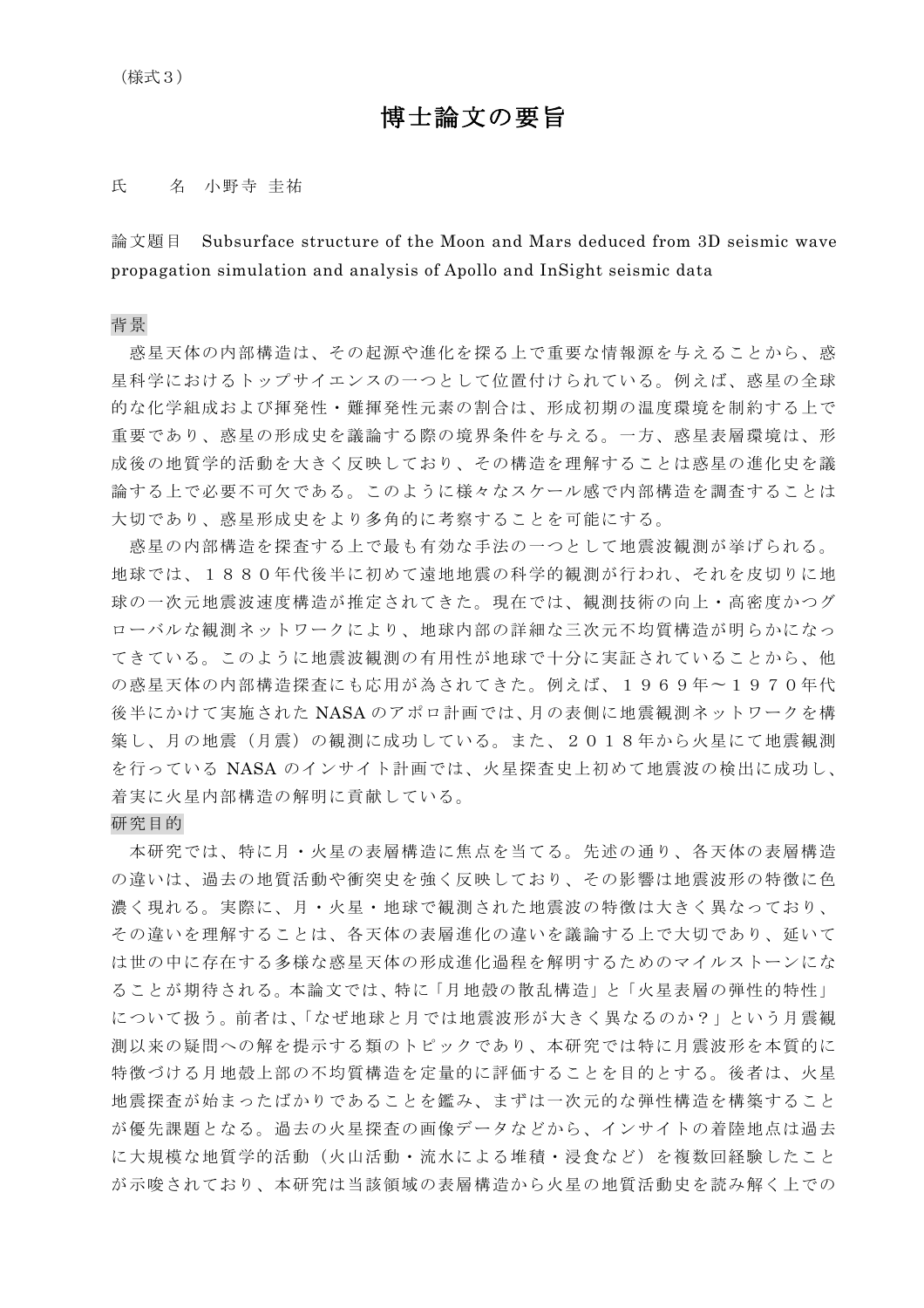#### 第一歩となる。

### 月地殻の散乱特性評価

地下の不均質構㐀は地震波の伝搬に影響を及ぼし、特に振幅・波形・継続時間などに変 化をもたらすことが地球の地震波観測から示唆されている。アポロ計画で取得された月の 地震データは地球のそれとは大きく異なり、エネルギーが強く散乱された紡錘形状を示し、 典型的な継続時間が1〜2時間と異様に長い。先述の通り、地震波形の違いは内部の不均 質構造を反映しているため、月における散乱環境を理解することは、不均質構造の成因す なわち表層進化史への制約を与える点で重要である。加えて、散乱特性を異なる天体間で 比較することにより、表層進化の観点から比較惑星学を行うことが可能になり、多様な惑 星環境への理解を深めることに繋がることが期待される。月の散乱特性(散乱減衰・内部 減衰・拡散率など)は、地球の地震学で用いられている輻射伝達理論に基づき、観測され た地震波形を理論式でフィッティングさせ、逆問題的に推定が行われてきた。この手法で は、内部減衰や拡散の影響が現れやすい地震波の減衰コーダ(最大振幅からノイズフロア までの減衰部)は十分に説明できるものの、散乱の影響が支配的であるエネルギーの立ち 上がり部分については形状を合致させることができず、特に散乱減衰については不確定性 が大きい。そこで本研究では、月の地震波形を本質的に特徴付けるパラメータである「散 乱減衰」をより直接的に評価することを目的として、輻射伝達理論の枠を抜け出し、不均 質構㐀を伴う三次元地震波伝搬シミュレーションを行った。具体的には、様々な条件下で 理論波形を計算し、観測データを説明できる散乱特性を順問題的に推定する。このアプロ ーチ自体は、一昔前から考案されていたものの、計算資源の観点から実施が困難であった。 しかしながら、近年のスーパーコンピュータの発展に伴い、上記のような複雑で計算コス トのかかるアプローチが可能になってきた。本研究では、地球で用いられている地震波伝 搬シミュレーションコードを月に応用し、世界で初めてアポロ月震データと理論波形の直 接比較を可能にした。結果として、現実的な物理パラメータの範囲で、アポロ月震データ を再現することができ、今までは不確定であった散乱減衰の定量評価に成功した。本成果 により「散乱」という新しい軸で惑星間の定量比較が可能になった。今後、多様な天体で の地震探査が期待されている中で、比較時の評価指標を提示できた事は将来探査において も有用であると考える。また、本研究成果の最大の意義として、限られた量質のデータで あっても、精度の高い数値計算技術を駆使して天体の地下の情報を抽出できることを実証 した点である。これはデータ解析が主流であった惑星地震学において革新的な成果である と言える。

### 火星浅部の弾性パラメータの推定

インサイトによる火星での地震観測は、地球や月とは異なり観測点が一点しかないため、 内部構㐀推定に必要不可欠な情報である震源位置や発震時の決定が極めて困難である。こ のような状況下で火星表層構造の推定に大きく貢献しているのが「Compliance (気圧変動 に対する地面の応答)」である。基本的には、観測地点における気圧変化と地面の変動を測 定できれば良いため、一般的な内部構㐀推定手法(走時解析)で求められる震源位置や発 震時、高精度な地震波フェーズ(P や S など)の読み取りを必要としない。インサイトは、 単一の観測点ではあるが、地震動だけではなく気象観測(気圧・大気温度・風速・風向な ど)も同時に実施しているため、Compliance を解析することで表層の弾性特性(ヤング率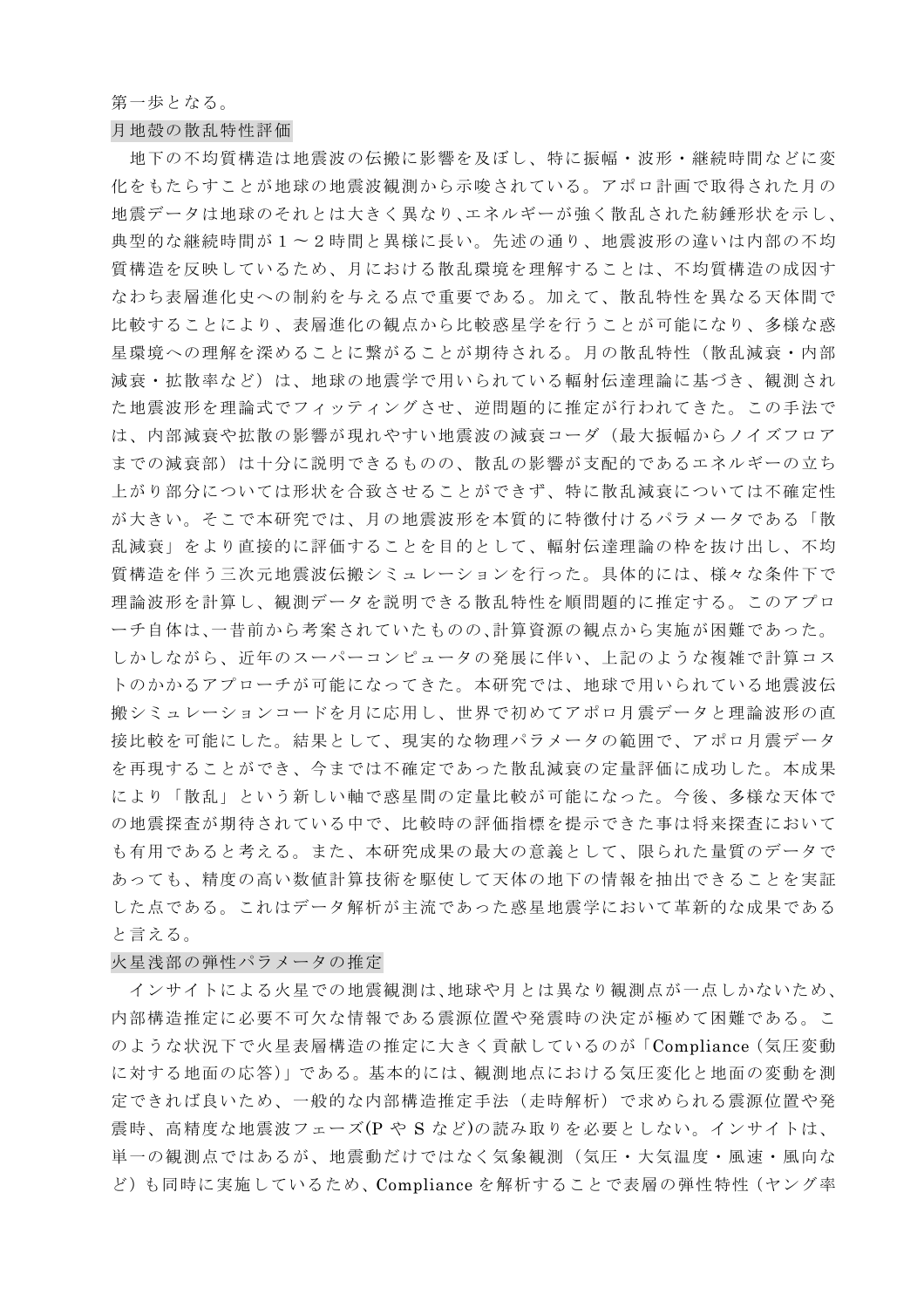や地震波㏿度)を評価することができる。実際に、インサイトの初期成果においては、 Compliance を利用して深さ10〜20m までの構㐀推定に成功している。しかしながら、 インサイトの初期運用段階では、データのサンプリングレートが低く、また使用できるイ ベント数も限られていた。本研究では、インサイトが1火星年(〜2地球年)観測したデ ータを活用し、より多くのイベントを用いて Compliance の解析を行い、新しい地下構造 モデルを作成することを目的とする。使用するイベント数以外にも、初期成果の段階から の大きなアップデートとして、(I)高サンプリングレートのデータの使用に伴う解析周波数 の拡大、(II)バックグラウンドの風㏿を考慮した Compliance の解析が挙げられる。(I)は深 さ方向の分解能の向上に貢献し、(II)については圧力変動の移流㏿度(バックグラウンドの 風速に対応)が波長と関係があるため、様々な風速のイベントを解析することで異なる深 さの情報を取り出すことが可能となる。本研究では、これらの新規要素を Compliance の 解析に組み込むことで、過去の研究では分解することが叶わなかった深さ1m の不連続構 造の検出や深さ75m程度までの力学的特性を制約することに成功し、火星表層構造の新 しいモデルを構築した。得られた結果は、インサイト計画の中で最も信頼性の高い人工地 震探査の結果と整合的であり、今後の火星表層構㐀探査ならびに火星表層進化史を解明す る上で大きな足掛かりになることが期待される。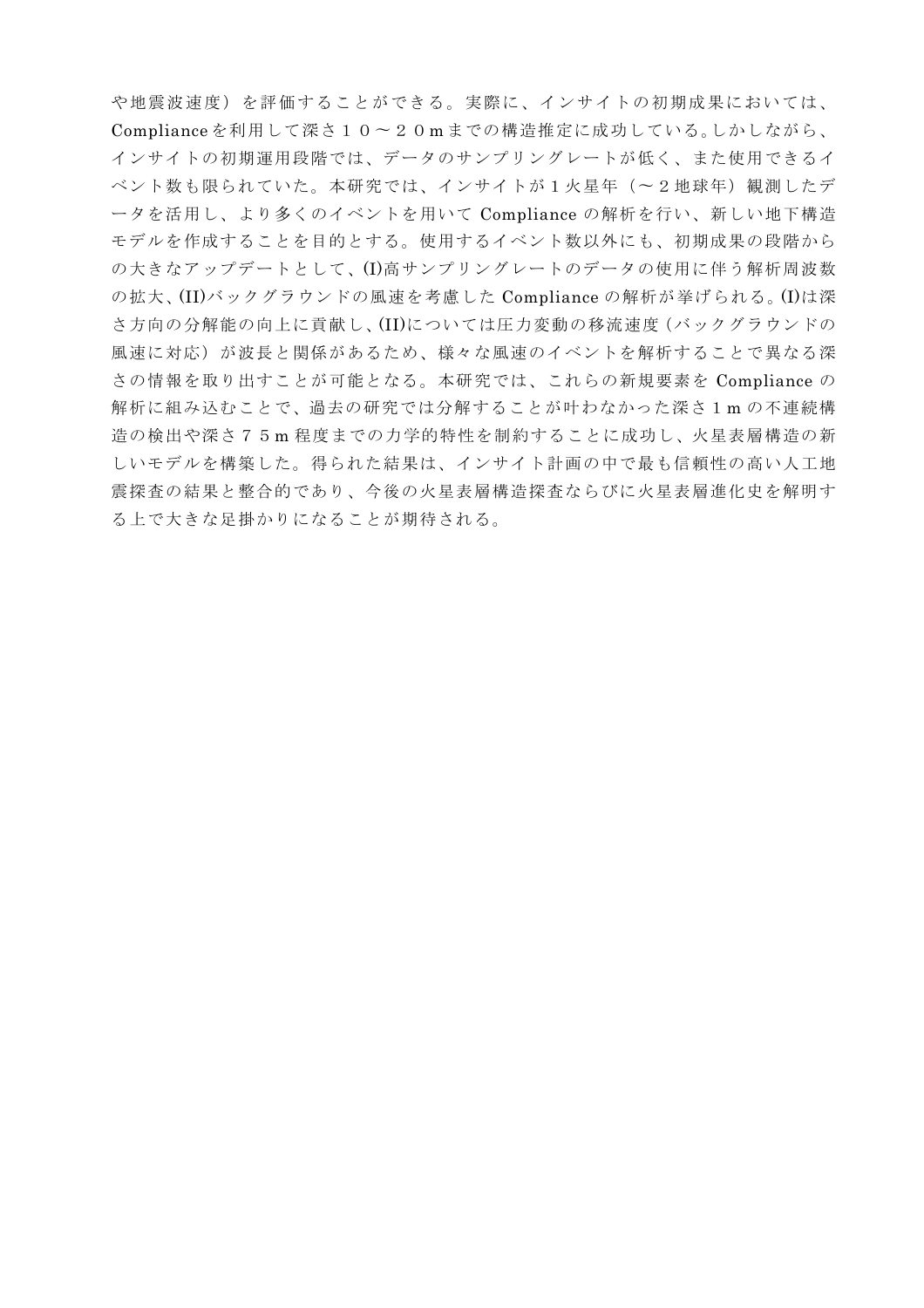# Results of the doctoral thesis defense

Name in Full: ONODERA Keisuke

Title: Subsurface structure of the Moon and Mars deduced from 3D seismic wave propagation simulation and analysis of Apollo and InSight seismic data

Planetary s eismology has been considered a powerful tool to investigate the interior of solar system bodies and, therefore, their origin and evolution. The first observation was made in the Apollo era. However, the progress was limited until InSight (Interior Exploration using Seismic Investigations, Geodesy and Heat Transport) mission started on Mars recently. There are several essential issues in planetary seismology, and perhaps the most crucial one is the dominance of scattering of the seismic observation on the Moon. The scattering property of the lunar regolith is qualitatively evaluated, yet many obs ervations remain to be explained quantitatively and reasonably. The second and equally crucial issue is the scarcity of seismic activity on planets and satellites. On Earth, particularly in Japan, we are accustomed to the frequent occurrence of earthquakes. However, without plate tectonics, seismic events are likely few. And we don't even know how few they are. We need to develop a new seismological method to study the subsurface structure without quakes.

In chapter 1, the applicant introduces a brief history of the seismological research of the Moon and Mars to point out that the subsurface structure holds information accumulated through geological evolution from its formation . The applicant argues that comparing the subsurface structures among different planets is the key to understanding the formations and evolutions.

In chapter 2, a full 3-D wavefield simulation is developed and examined to reveal the scattering property of the lunar crust. Such simulation has been considered for a long time. However, it became feasible only recently by the high-performance computer. The applicant succeeded in computing the wave propagation stably up to 2.0 Hz, which not only covers the frequency band of the Apollo long - period seismometer but also reaches the highest computation